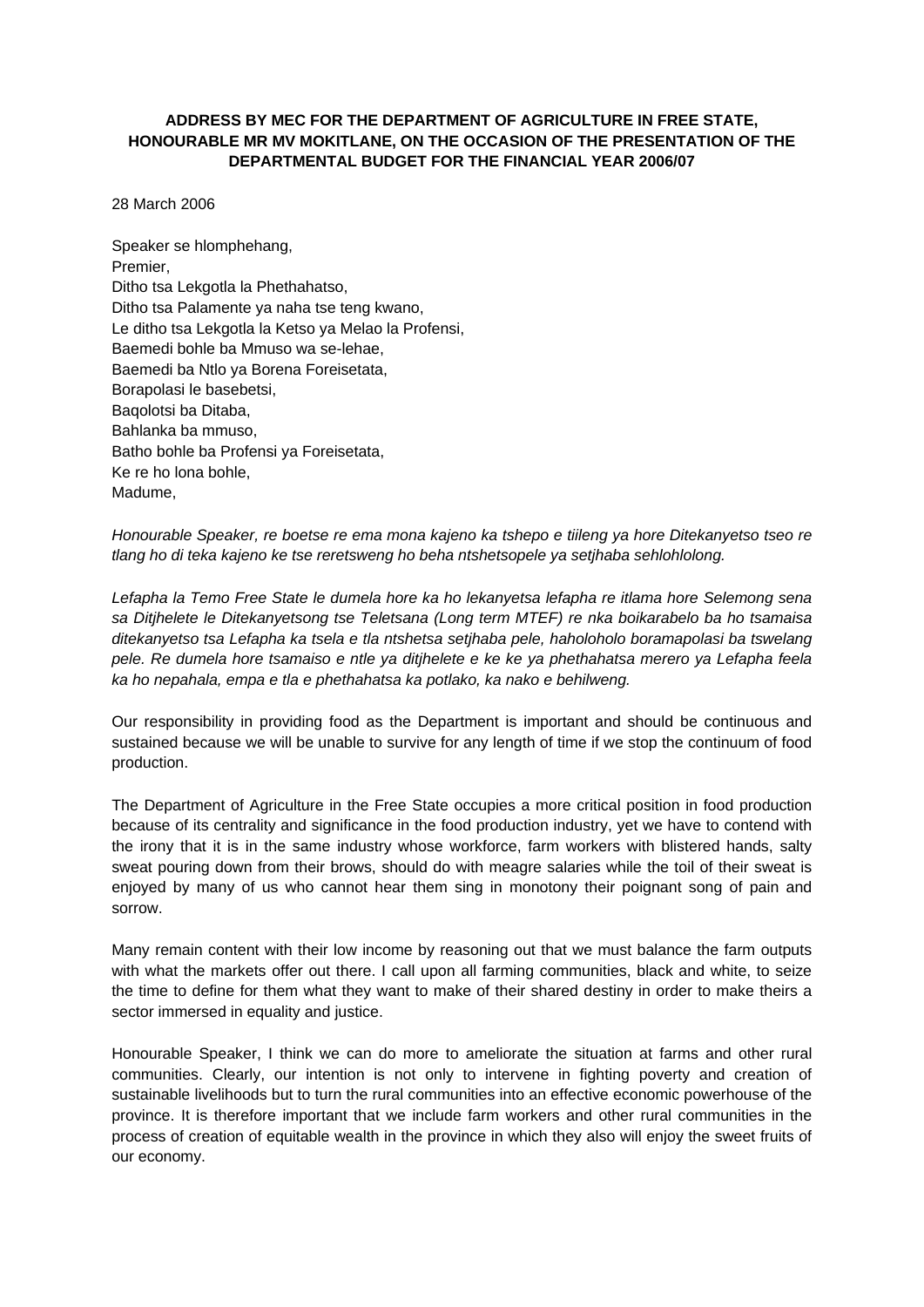*Die tyd het aangebreek dat ons die landbougemeenskap, die plaaswerkers en ander wat op plase woon met hulle probleme help. Dié probleme is onder andere behuising, water en sanitasie en gesondheidsgeriewe.* 

*Ons almal moet nou saamwerk om 'n permanente oplossing te kry sodat ons met trots kan sê ons het 'n ware bydrae gemaak tot die ontwikkeling en transformasie van die landbousektor.* 

President Mbeki said "It will always be impossible for us to say that we fully restored the dignity of our people as long as the overwhelming majority of our people suffer under the burden of poverty and deprivation." As government we therefore call on all our social partners to join us in making a difference in the lives of the farming communities.

*Speaker, re utlwisisa hore karolo e kgolo ya moruo wa profensi ena ya Free State e itshetlehile Temong, mme ke kahoo Lefapha le boelang le tsepamisa maikutlo ntlafatsong, ntshetsopeleng le kgolong ya moruo wa dibaka tsa mapolasi le dibaka tsa mahae. Re ke ke ra fihlela tokoloho, toka le teka-tekano e phethahetseng ha feela baahi ba mapolasing le ba dibaka tsa mahae ba ntse ba le maemong ao ba leng ho ona kajeno. Re ke ke ra re kgolo ya moruo e ntle ka hara profensi ha lekeno la mapolasing le ntse le le tlase, bofuma bo iphile matla mme le tlala e ntse e le ya boja dikata.* 

*Lengolo le Phatlalatsang Ditokelo tsa Tokoloho leo baahi ba mapolasing le ba mahaeng ba ileng ba nka karolo ho le theha le ho le amohela Kliptown ka 1955, le dula le ntse le re tataisa ka dinako tsohle. Ke lona le hlalosang hore batho batla arolelana Leruo la naha, mme le tswele pele ka ho re, "… mobu o tla arolelwa ba o sebetsang…" Re tataiswa le ho kgothatswa ke polelo tsena tse monate tse re kgannang hore re phehella ho etsa haholwanyane ho tseka toka sedikadikweng sa temo.* 

Speaker, the following departmental programmatic tasks are relevant and today's budget outlay has been interwoven in these needs. These programmes are agricultural economics, veterinary services, farmer support and development, sustainable resource management, structured agricultural training, technology, research and development and administration.

Ours is a rural province. The Free State is well suited to a number of agricultural activities. And this resonates well with what the Premier rightly pointed out in her State of the Province address; that agriculture is at the core of rural development. Agriculture occupies a central place in the Free State Provincial Growth and Development Strategy (FSPGDS) because it is relevant in all fields of the strategy. Agriculture is directly involved in developing and enhancing infrastructure for economic growth, social development and sustainable job creation.

Some of our programmatic tasks like training and food security answer to some of the clauses of the FSPGDS in that they are directed at specific targets, for example, the vulnerable and the food insecure sections of our communities on whom we need to focus. The growth and development strategy ensures poverty alleviation through human and social development.

Our interactions and relationship with other structures of government (law enforcement agencies) and organised agriculture ensures a safe and secured environment for all the people of the province

# Land reform

Speaker, we hold firmly onto the Freedom Charter and shall in all our activities be directed by its wisdom. The technical assistance that the Department provides to a number of community projects in all the districts of the province remains a testimony to our adherence to this glorious document.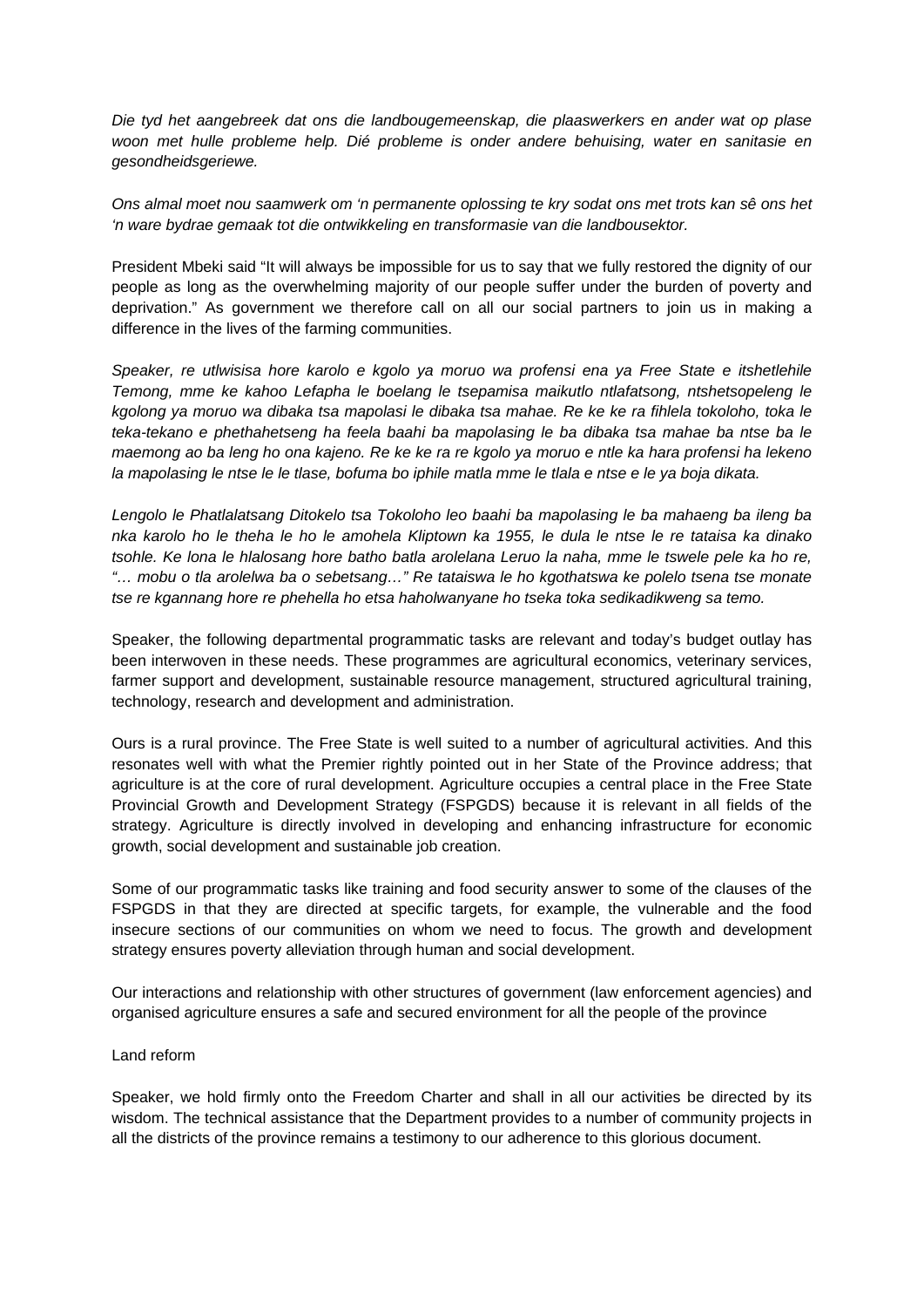We are always inspired and guided in our journey of hope in building a better sector and therefore let me share with you this inspiring verse:

'You shall set the 50th year apart and proclaim freedom to all the inhabitants of the land.'

*'En julle moet die 50ste jaar heilig en 'n vrylating in die land uitroep aan al sy bewoners. Dit moet vir julle 'n jubeljaar wees.'* 

*'Le tla halaletsa jwalo selemo sa mashome sa mahlano, mme le tla tumisa tokoloho naheng ya lona ho baahi ba yona kaofela, e tla ba selemo sa thabo ho lona.'* 

For those who would like to know further about this good tiding, read the Good News Bible, Leviticus, chapter 25:10

*Selemo se fetileng e ne e le sa bo mashome a mahlano a ho keteka kananelo ya Freedom Charter mme re lokela ho ikamahanya le yona ka mehla hobane ho yona re bona tataiso e molemo.* 

The Freedom Charter says, "The Land shall be shared among those who work it. Restrictions of land ownership on racial basis shall be ended and all the land re-divided amongst those who work it to banish famine and hunger …."

This is relevant to the programme of Land Reform. The provincial Department of Agriculture will support the State President's remark in his State of the Nation address when he stated that the Minister of Agriculture and Land Affairs will during 2006 "review the 'willing buyer willing seller' policy, review land acquisition models and possible manipulation of land prices and regulate conditions under which foreigners buy land". He further stated that the Minister and the Department will also ensure that the land redistribution programme is aligned to the Provincial Growth and Development Strategies (PGDS) as well as the Integrated Development Plans (IDPs) of municipalities.

Speaker, the Department of Land Affairs has distributed 22 720 hectare of land benefiting 556 farmers on 49 projects in the province. In 2005/06 the Department of Land Affairs in the province was allocated a budget of R45 million and for the 2006/07 this amount has been increased to R74 million. This will assist the province to further settle black farmers on land to join the mainstream agricultural economy.

The Department of Agriculture in partnership with the Department of Land Affairs will ensure that land reform programmes are accelerated and most importantly, the land so released, productively used to support economic growth in the province. As a result the Department created a Land Reform Directorate that will amongst other functions closely monitor progress pertaining to land redistribution and ensure the disbursement of state-owned land in the province.

Speaker, the Department will pay particular attention to emerging farmers regarding the land reform programme, including commonages and communal land. This will be done in collaboration and partnership with municipalities. Last year we informed this honourable House that the Department was in the process of developing a commonage development policy. I am pleased to announce that that policy has been finalised and we are in the process of rolling out its implementation throughout the province. The Department is already implementing a development initiative in the province to enhance capacity in this regard. This is a partnership project with the Development Bank of Southern Africa (DBSA) and South African Local Government Association (SALGA) where approximately R4 million is being invested in capacity building for agricultural development in the province and alignment between the Department and municipalities.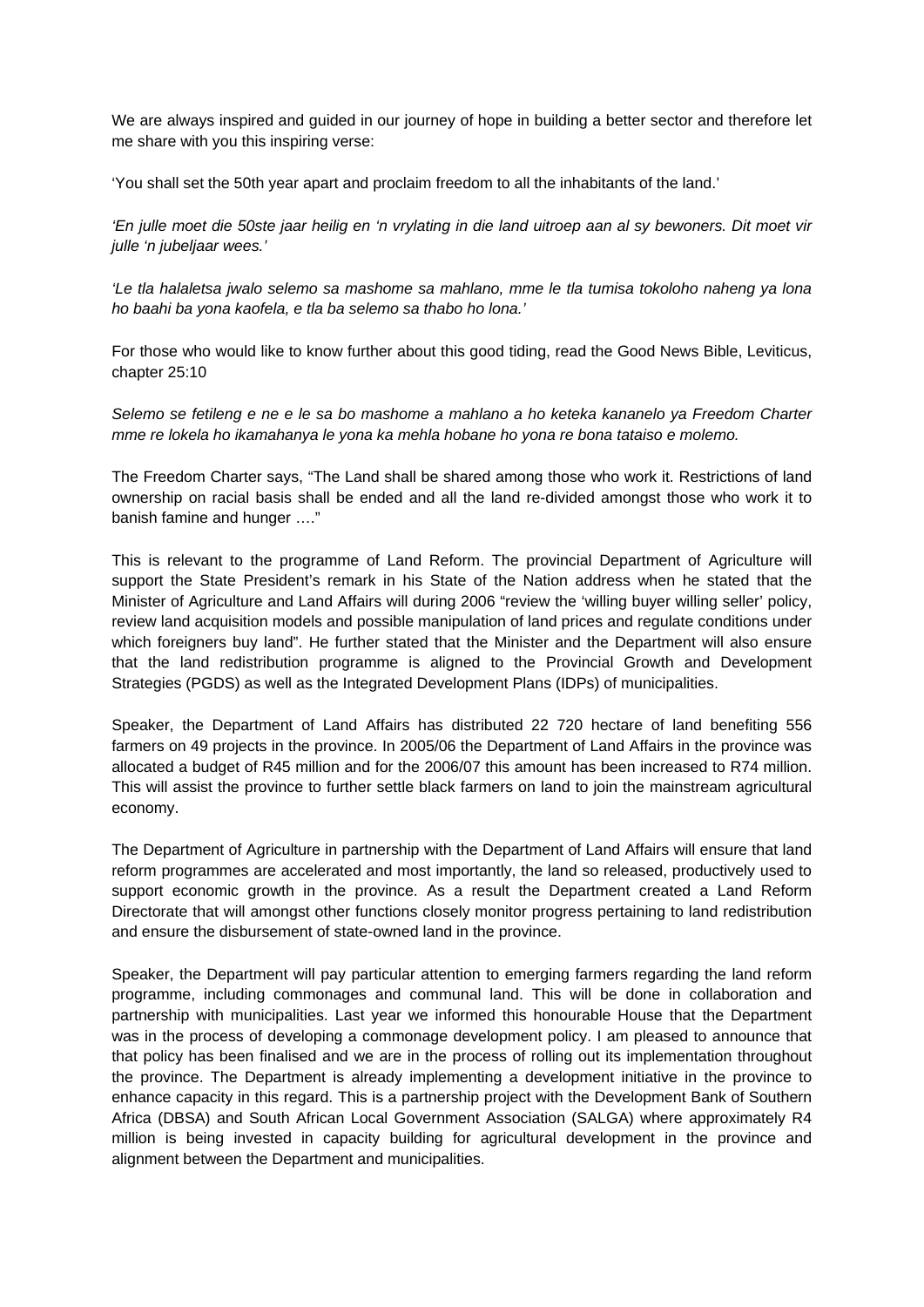The Land Claims Commission serves as a fulcrum in facilitating restitution of land. The commission has settled a number of claims in the province in which the Department of Agriculture took direct interest and provided immediate support. In this case we can quickly mention the settlement of the Wittes family at their original land, Blesbokfontein at Bultfontein. The Department of Agriculture developed a business plan and provided funds for the development and support of these claimants.

About 34 000 hectares were given back to the 700 households who are descendents of Opperman in Xhariep. Our responsibility as the Department is to develop further on their gains. For this reason we have committed ourselves to the installation of an irrigation system in due course as part of our contribution to the development of this area.

### **Farmer support and development**

Speaker, the life of the farmer does not only end on settlement, it requires timely support and continuous after care to ensure sustainable agricultural business profitability and growth.

The Department of Agriculture has invested in infrastructure support to emerging farmers through initiatives such as Comprehensive Agricultural Support Programme (CASP), LandCare and the Provincial Infrastructure Grant (PIG).

We have in the past year expended funds allocated to the Comprehensive Agricultural Support Programme (CASP) to respond to the needs of emerging farmers for a total of 876 beneficiaries.

CASP and LandCare business plans for 2006/07 projects were developed late in 2005 and 34 CASP projects and six LandCare projects have subsequently been approved by the national Department of Agriculture. An amount of R25 306 000 has been allocated for CASP projects and R3 150 000 for LandCare projects in the next financial year.

Speaker, while there may have been some delays in the distribution of funds in this category, we want to indicate to this honourable House and the people of the Free State and emerging farmers in particular who need assistance, that we have already embarked on a crusade to provide assistance to them as we cannot reverse the 'age of hope' that is upon us.

The granary is full and there is an abundant hope that tomorrow will be even better. The first emergent farmer has received assistance, the second one is in the process of getting support and the third and the fourth are looking forward with hope for they know that help is at hand soon.

A substantial number of farmers benefited from the Farmer Support and Development Programme (FSDP). We have provided farming enterprises with vouchers to purchase production inputs like diesel, seed and fertilisers and this will still be continued in the new financial year.

Speaker, we continue to improve our stakeholders' relations in order to fast track service delivery. The Department through its Production Inputs Funds and CASP, collaborated with some of its strategic partners to support farmers with production inputs to the value of R3,9 million together with First National Bank, we supported 114 farmers in the Maluti a Phofung District with dry beans inputs while at Arlington the Department partnered with Vrystaat Koöperasie Beperk (VKB) to support farmers with wheat production. We further assisted Thaba Nchu farmers with the improvement of wool production. This we did in partnership with the National Wool Growers Association (NWGA). The Department also donated high quality animals to emerging farmers to improve livestock production.

#### **Food security**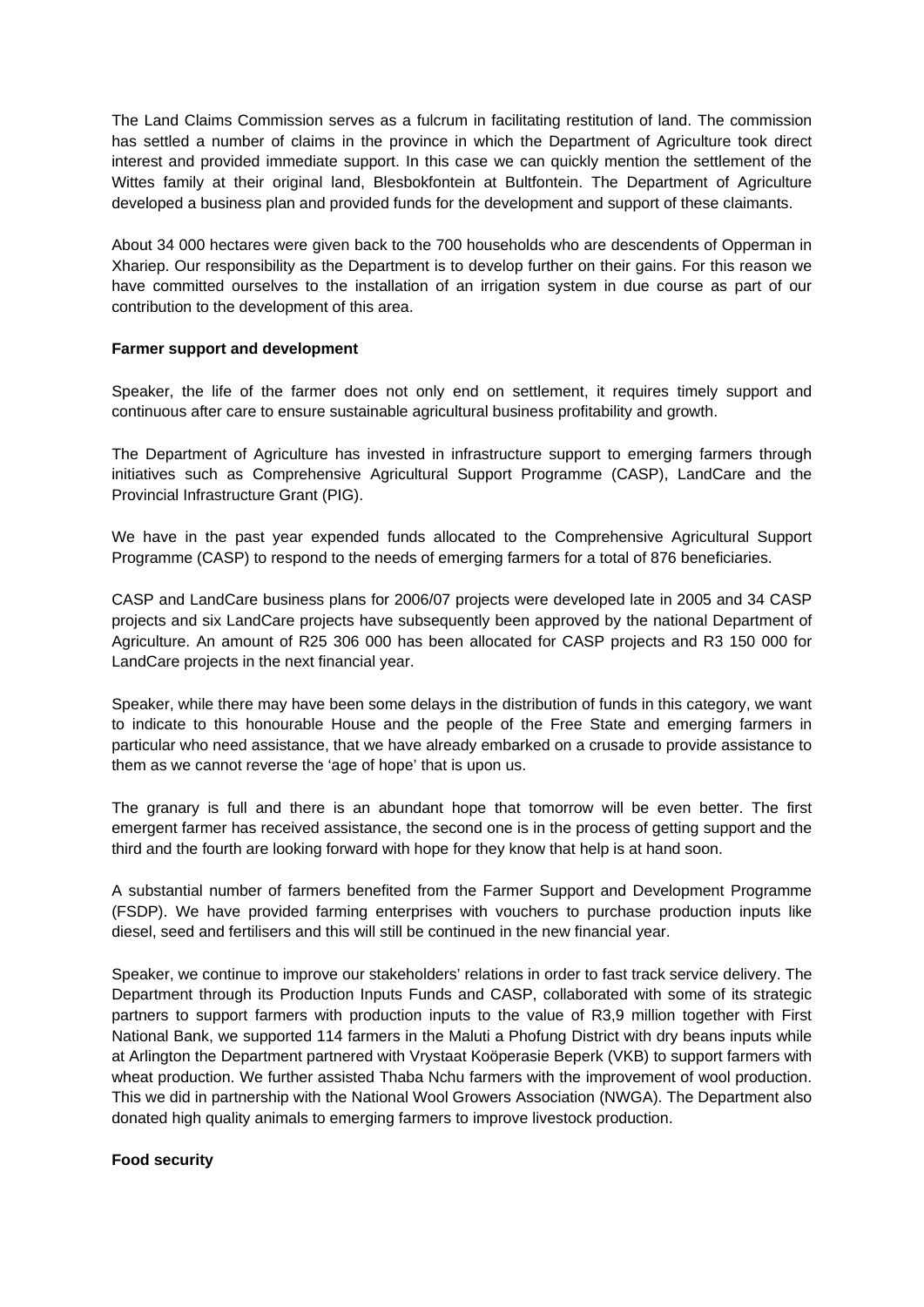The level of agricultural support that the department provides must match the demand of those who were previously disadvantaged and are now seeking assistance to develop. A key tool for this is the food security budget to support rural and peri-urban communities through poverty alleviation.

As part of its contribution to the Integrated Food Security and Nutrition Programme (IFSNP), the Department will continue to implement the food security programme for poverty alleviation.

Our food security programme enjoyed significant progress and managed to:

\* Provide 1 300 households with chickens (layers) in the last financial year and chicken feed worth R1 429 255.00

\* 1 929 households were provided with agricultural starter packages (such as garden tools, seeds and fertilisers) to the value of about R1,2 million

\* We are in partnership with the Department of Education to provide 50 schools with garden essentials as a pilot programme

\* Infield water harvesting projects participants received agricultural starter packs to improve on what they are presently doing. This was done in partnership with the Agricultural Research Council (ARC)

\* The World Food Day was successfully celebrated in Qwa-Qwa in October 2005, with other Free State Provincial Government departments involved throughout.

# **Agricultural economics**

Speaker, ladies and gentlemen, major enterprises such as small grain farming, maize farming, sunflower farming, large and small stock farming and horticulture are practised in the province. The Free State Province is known as the "Granary of the Country." On average 36 percent of the wheat, 34,4 percent of the maize, 53,1 percent of the sorghum and 44,7 percent of the sunflower in the country is produced in the Free State. The estimated gross income earned by Free State farmers during 2005 is R10 280 million. This means that there are many unfolding opportunities and economic benefits for emerging farmers.

*Mohopolo o mong o moholo wa Lefapha selemong sena sa ditjhelete sa 2006/2007 ke ho tsetela karolwaneng ya Ditaba tsa Moruo Temong (Agricultural Economics) bakeng sa ntshetsopele ya kgwebo, haholoholo Matlafatso ya Batho ba Batsho Moruong wa Temo (AgriBEE). Lengolo le Phatlalatsang Ditokelo tsa Banka karolo Temong, mmoho le melawana ya teng (the Draft Sectoral Charter and Codes) di se di tla phethelwa, mme di tla thusa haholo ho tataisa matlafatsong ya moruo ho batho ba batsho ka hara profensi.* 

*Teko ya mmuso ya ho matlafatsa batho ba batsho temong e bonahala hape ka Setsi sa Tshehetso e Tlase ya Ditjhelete Temong Afrika Borwa (Agricultural Finance Institute in South Africa), se tsejwang ka hore ke MAFISA. Mokgwa ona wa tshehetso ya Ditjhelete o tla thusa boramapolasi ba tswelang pele ka phumantsho ya tjhelete ya kgwebo ha bobebe le ka potlako. Lefapha la Temo Free State le nka karolo ho kenya mokgwa ona tshebetsong.* 

*Ntlafatso ya kgwebo le ho fana ka dikeletso ditabeng tsa moruo temong ho bo-ramapolasi ba ntseng ba tswela pele ke mohato o mong wa ho eketsa sekgahla sa tswelopele ya moruo.* 

*Lefapha le tla tswela pele ka ho fana ka tlhahiso-leseding mabapi le Agri-Black Economic Empowerment (Agri-BEE) le ditaba tsohle tse amanang le yona ho bohle ba amehang.*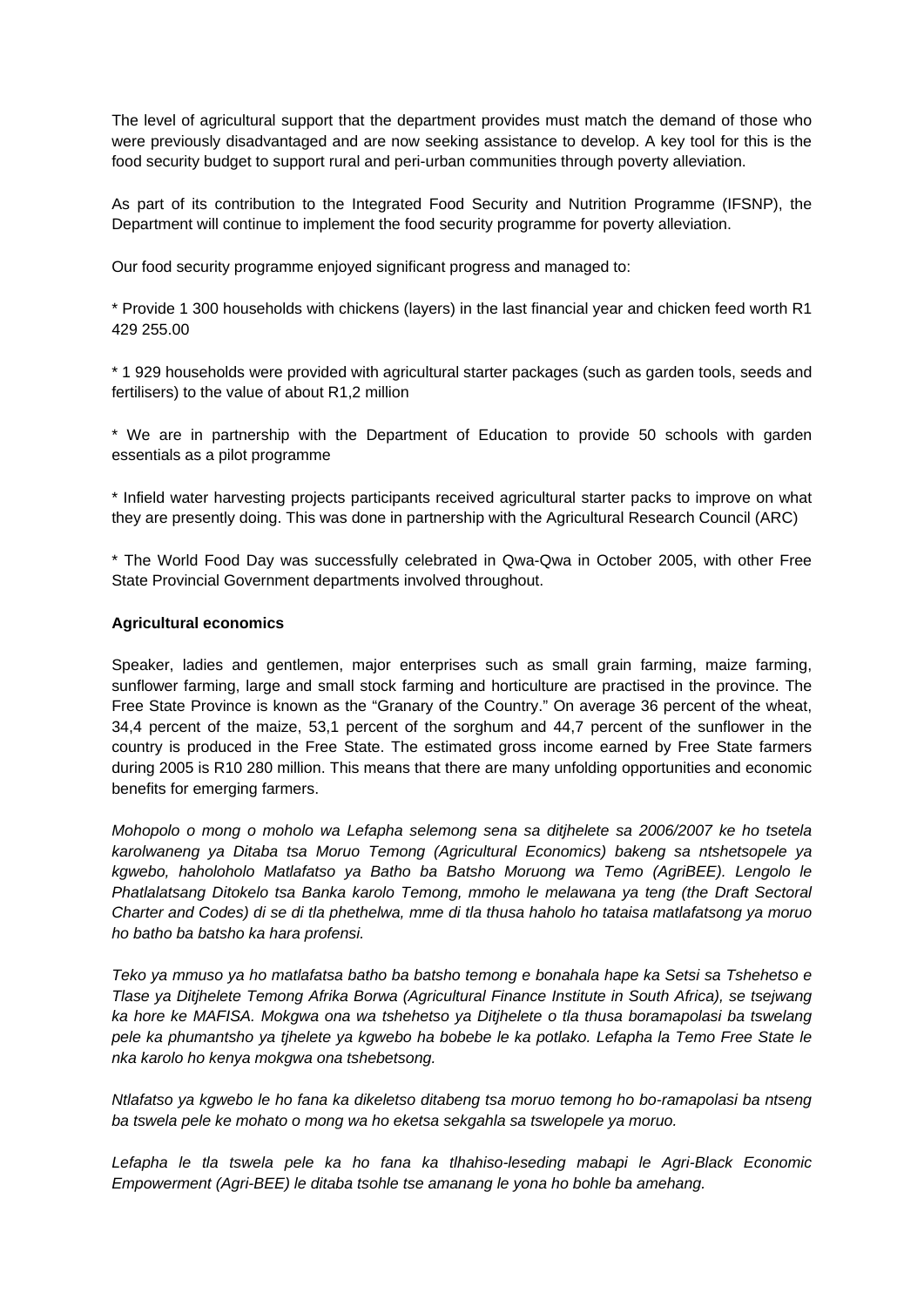Speaker, these envisaged capacity investments are aimed at enabling the department to further increase its participation in leading activities to create an environment to expand agro-processing in line with the Free State Growth and Development Strategy (FSGDS).

The Department has in partnership with the Department of Communications and the Universal Services Agency recently launched an Information Communication Technology (ICT) Hub at the Department's Weltevrede office in Maluti a Phofung. The hub is intended to serve communities including farmers in that area. The ICT hub will provide the following services: telephone, faxing, photocopying, internet, e-mail and computing facilities, video conferencing, music and video digital recordings. This shows the commitment of the Department towards rural development.

# **Agricultural risk management**

Speaker, for the past few years the province has been hit by one natural disaster after another and in the previous financial year the province did not escape the severe drought that swept over many parts of the country. As a result the Department disbursed R16,9 million from the national Department of Agriculture to farmers for the subsidisation of fodder and the transportation thereof.

This intervention benefited 3 960 emerging farmers and about 34 000 of their livestock. In support of commercial farmers in the province who play a critical role in the economy, 2 615 commercial farmers benefited and about 39 000 of their livestock were supported.

The severe drought of the 2004/05 summer cost water shortages on farms. Most surface water sources dried up, boreholes delivery diminished and springs stopped flowing.

The national Department of Agriculture also released R2 million for disaster drought water supply.

This amount was spent by November 2005 to address the disaster where drinking water for either humans or animals was not available. These disaster funds were mainly directed at commonages, tribal villages and land reform farms.

The available funding was relatively small; therefore the areas around seven towns which were the hardest hit were prioritised.

The capacity of the Department to manage agricultural risk and disasters will be increased during the 2006/07 budget year.

Speaker, we are also proud to announce that these interventions were implemented in collaboration with organised agriculture namely National African Farmers Union (NAFU) and Agri Free State.

In addition to the R16,9 million disbursed, we received a further R16 million from the national Department of Agriculture in November 2005 and as a result have about 9 800 assessment forms from farmers who need assistance. The funds will be directed to the worst affected areas which are Xhariep District Municipality, the western part of the Lejweleputswa District Municipality as well as a small portion of the Motheo District Municipality. The disbursement of these funds will be done in the spirit of supporting Broad-based Black Economic Empowerment (BBBEE) objectives.

#### **Veterinary services**

Speaker, the international and domestic demand among producers and consumers to protect the health of animal and the safety of products of animal origin continues.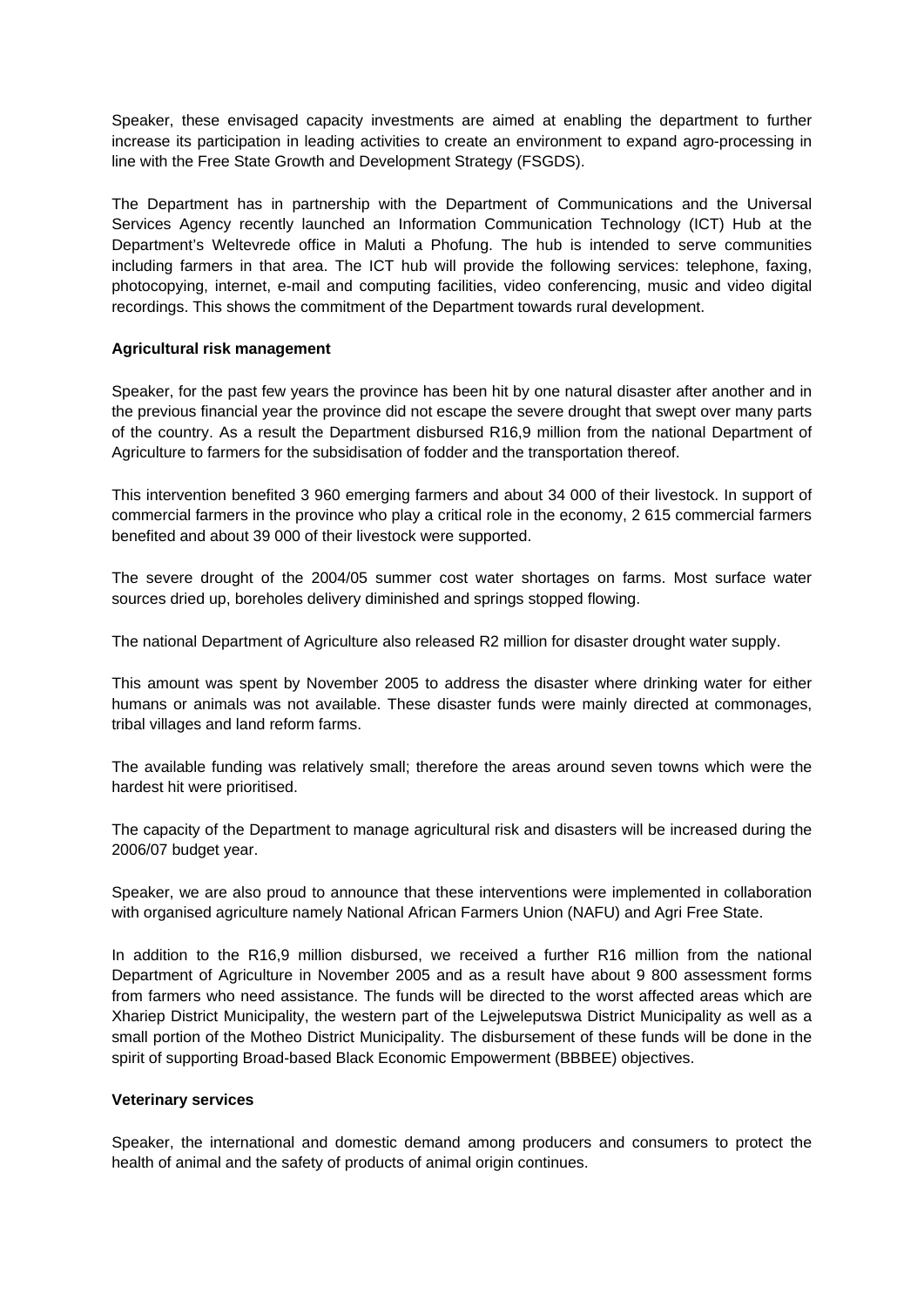As a result, Veterinary Services have been very active throughout the financial year and much of its activities therefore fell in the animal health arena. We saw sporadic occurrences of diseases in and beyond the borders of the Free. Serious risk to human health was posed by the occurrence of rabies in the province. Disease surveillance remains a major activity of the veterinary unit.

We also launched a major campaign against Classical Swine Fever through roadblocks in the Xhariep District in and along the borders of the Eastern Cape and Western Cape. These roadblocks continued throughout the festive season and we assisted these provinces in their efforts to contain the disease. Our officials also assisted during the occurrence of the bovine foot and mouth disease in Limpopo and Mpumalanga.

The participation of our officials in other provinces is an important learning curve that would stand us in good stead should there be any outbreak of such diseases in the province.

We are continually making a call to the private sector to partner with us in combating diseases and we are pleased to say that there are some who have responded to our call. A number of emergent farmers benefited from donated vaccines of Newcastle disease and Brucellosis. We value your partnership and your consciousness for social responsibility.

The following disease surveillances will continue in 2006/07 budget year, where samples will be taken from animals for laboratory analysis: avian influenza, mad cow disease, tuberculosis (TB), and classical swine fever.

Speaker, the importance of veterinary services cannot be over-emphasised, we have taken conscious steps in strengthening the section. There are some custom built vehicles outside here; these are mobile animal health clinics. The purchase of these five mobile clinics to the value of R3,5 million will enhance Veterinary Services considerably, especially to communities where there is no access to these services.

The Department thus far has succeeded in ensuring that the province is safe from outbreaks and we have risen to the challenges of increasing requirements for safe international trade and domestic consumption of animal and animal products.

# **Sustainable resource management**

# LandCare

Speaker, LandCare is another leg of support to farmers. We believe that utilisation and management of natural resources is critical to sound agricultural development. Land, water and vegetation form the epicentre of agricultural practice and other environmental needs. It is from these main three that the animal kingdom depends and forms part of the second level for agriculture.

Land and water are very critical to successful agricultural enterprises. LandCare is about the management of these resources.

Speaker, not only did the LandCare programme mount awareness campaigns in all five districts but has as well contributed to the Expanded Public Works Programme (EPWP) as many people took part in infrastructure projects, like the erection of fences, erosion control and construction of reservoirs, dams and the installation of windmills.

We have implemented 14 LandCare projects and 541 people benefited from these projects. Over 857 learners took part in the Junior LandCare project. R3,5 million was spent on these projects. During the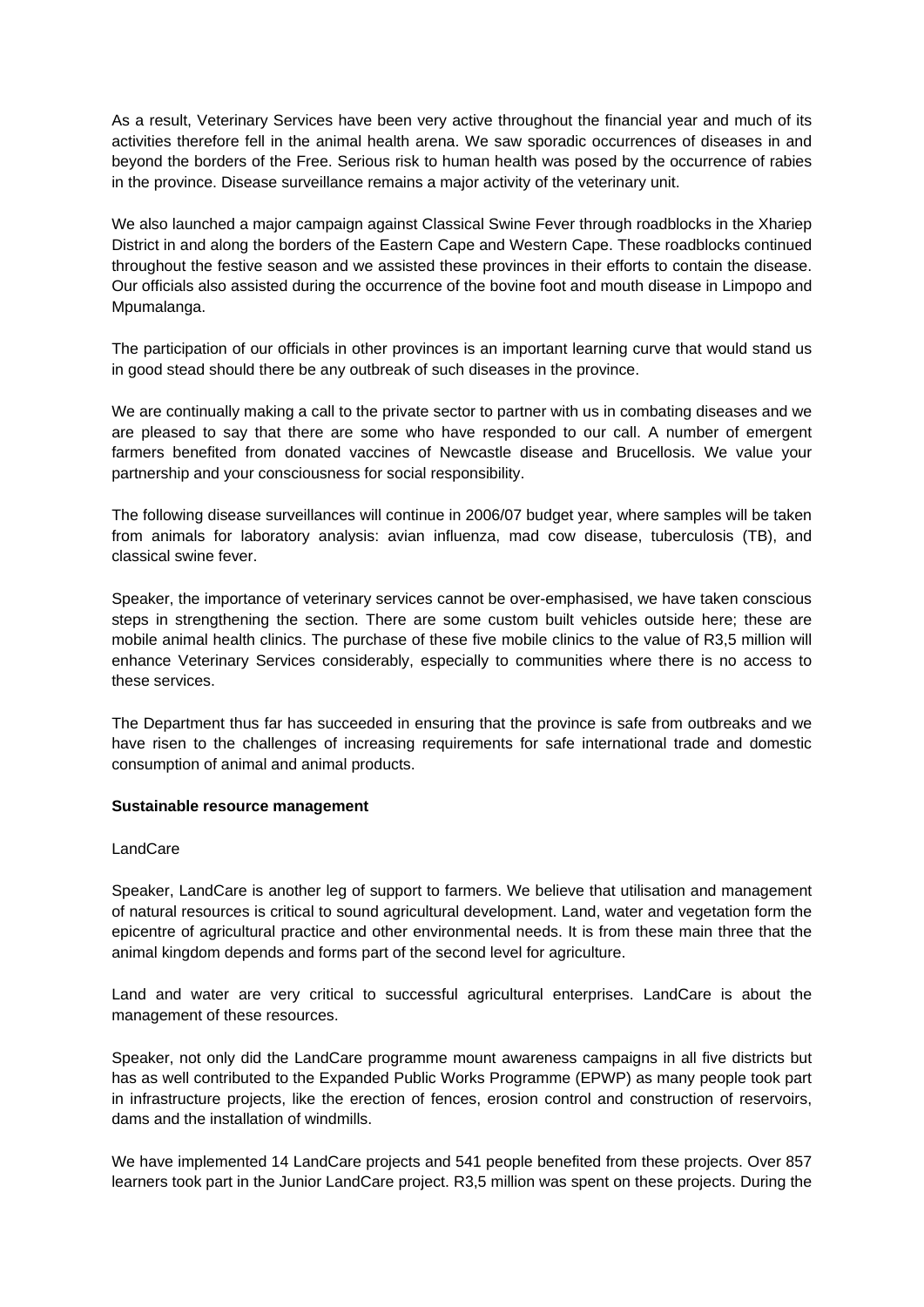course of this year much has been spent on water reticulation projects, as this is the cornerstone of agricultural development.

### Engineering services

Farmers need mechanisation to pursue successful economy within the sector. The mechanisation portion of the annual production cost contributes between 25 percent and 50 percent of total production cost. This is impossible to afford by any farmer without equipment. We have developed a policy that will help developing farmers to derive maximum benefit from their mechanisation. The policy will assist them with technical support, management and maintenance of the mechanisation.

We have disbursed R1,9 million for implements in which 96 individual farmers benefited and we have also used R5,5 million for eight mechanisation modules, consisting of a tractor and implements. With this support we have also provided training and mentorship on the use of these implements.

### Structured agricultural training

Speaker, a person who does not want to pause and sharpen his axe because he is too busy cutting the forest will continue to cut the forest with the blunt axe, bringing down less and less trees in time. Whereas a wise man will take time to sharpen his axe so that he is able to bring down more and more trees in time and will continue periodically to sharpen his axe as he brings down the forest.

The formal and non-formal training at Glen Agricultural Institute can be delivered most effectively if it is done within the industry network. As such a thrust for Glen College is to increase its partnerships with industry and other institutions of higher learning. The University of the Free State and the Central University of Technology occupy special place in this regard.

The Glen Agricultural Institute is made up of the agricultural college and a farm. These two offer aspirant agricultural entrepreneurs and agricultural practitioners the necessary knowledge and technical advice and skills. The college has over the past year maintained a healthy pass rate of 87 percent in which 28 diploma students passed. In year 2005/06, 237 farmers attended short courses on crop production, farm management, farm finance, agricultural marketing and tractor maintenance.

Speaker, we believe good performance requires suitable conditions for this reason we have invested in renovating the institute. Currently renovations to the male student hostel and dining hall are being undertaken to a value of R2,2 million. This improvement will have to be continued in the new financial year on other facilities.

Partnership projects in areas such as applied research are imperative and instrumental in solving farming problems including providing scarce skills for the Department, such as veterinary and engineering skills. The Department could be a valuable strategic partner to state institutions of higher learning to enhance the quality of academic programmes especially post graduate studies requiring research work and therefore be directed at solving critical agricultural development challenges in the province, whilst promoting academic excellence. After all, the reason for existence of any university is to find solutions to the problems of its communities.

#### Technology, research and development

In order for the provincial strategic trajectory of agro-processing and value adding to be realised including bio-fuels in particular, technology research and development including the agricultural economics capacity of the Department, will require appropriate capacity investments for 2006/07 budget year.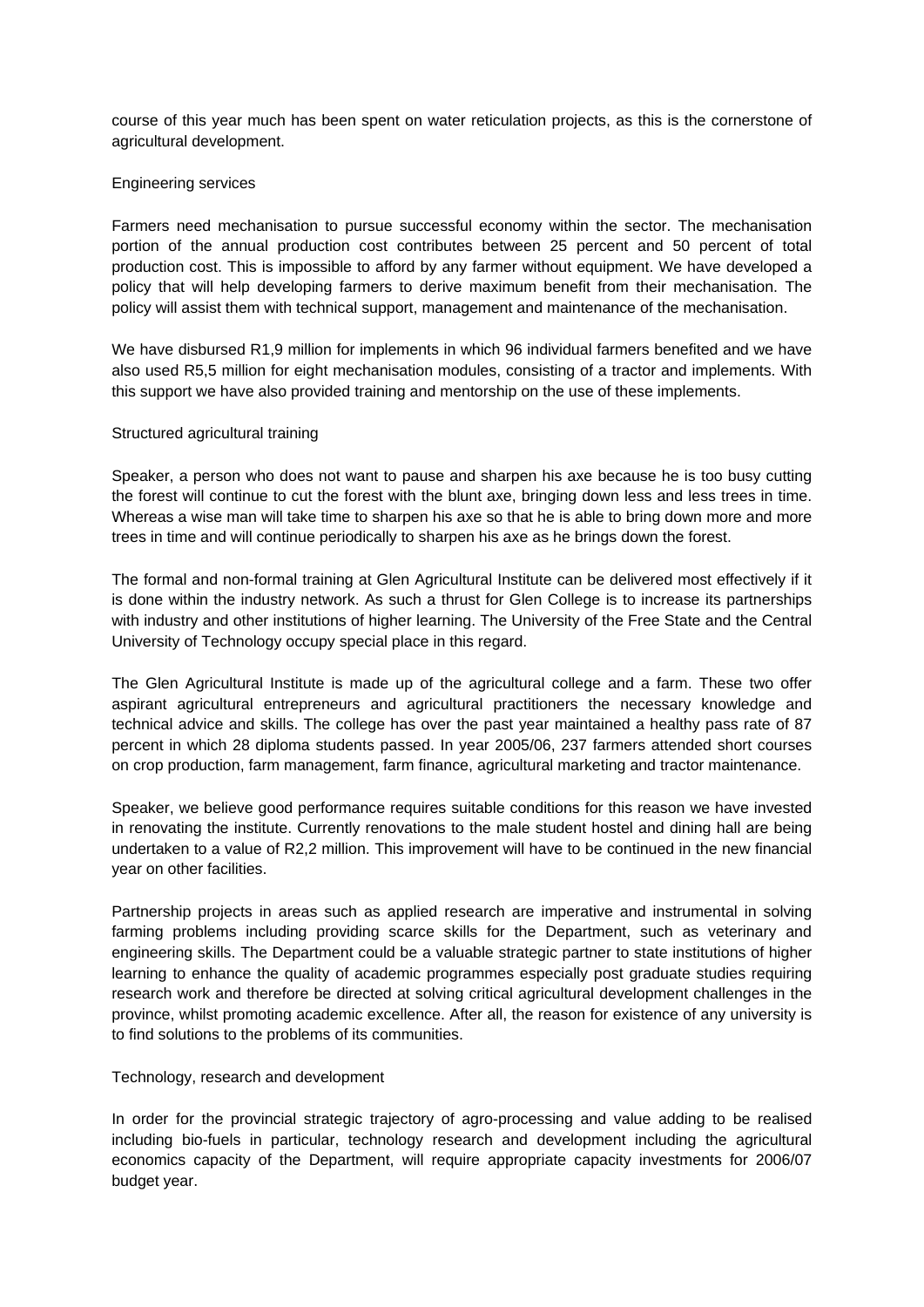The Free State technology research and development community will have to be mobilised to form mutually beneficial partnerships and collaborative projects that support agricultural business development, so that both small and big business can benefit and objectives of BBEE attained.

Accordingly, the Department will lead and facilitate processes of identifying agro-processing opportunities in the various districts of the province. In this regard we count on the support of all our partners in particular NAFU and Agri Free State, who have been very active in charting the way forward on agricultural business development. Your valuable inputs and good spirit are vital to turn the tide against poverty in the province.

Administration

Organisational revitalisation

Speaker, revitalisation and realignment within the Department is a necessity for improvement in governance, service delivery and development impact, better and faster service delivery.

Initiatives have already been started to intervene in critical areas of organisational design such as developing a new strategic thrust and focus around key issues to minimise bottlenecks in service delivery.

These key areas include capacity building investments in the following priority areas:

- \* extension services
- \* agricultural economics
- \* agricultural risk and disaster management
- \* land reform and farmer settlement
- \* strategic communication
- \* internal audit
- \* supply chain management.

The capacity of the Department to implement the new thrust will be enhanced through interventions in management systems and business processes, performance management and improvements in people management. All these interventions are expected to increase staff motivation and commitment.

A deliberate attempt will be made in 2006/07 to recruit staff for the engineering, LandCare and agricultural economic functions of the Department. The initial setbacks experienced with the implementation of the supply chain legislation will also be addressed in an attempt to increase the spending rate of the Department from conditional grants.

We have once more revealed our commitment to contribute to the efforts of the National Skills Development Strategy (NSDS) and the FSGDS by focusing our efforts on people development. For the 2005/06 financial year we started the internship programme with 41 interns and of the 41, 11 have been employed.

Our learnership programme was a success. All eight learners who enrolled on this programme have recently graduated and six of them have been successfully employed. Our intention is to re-negotiate with the respective SETAs to fund the learnership programme in an effort to improve the skills of the youths in our province.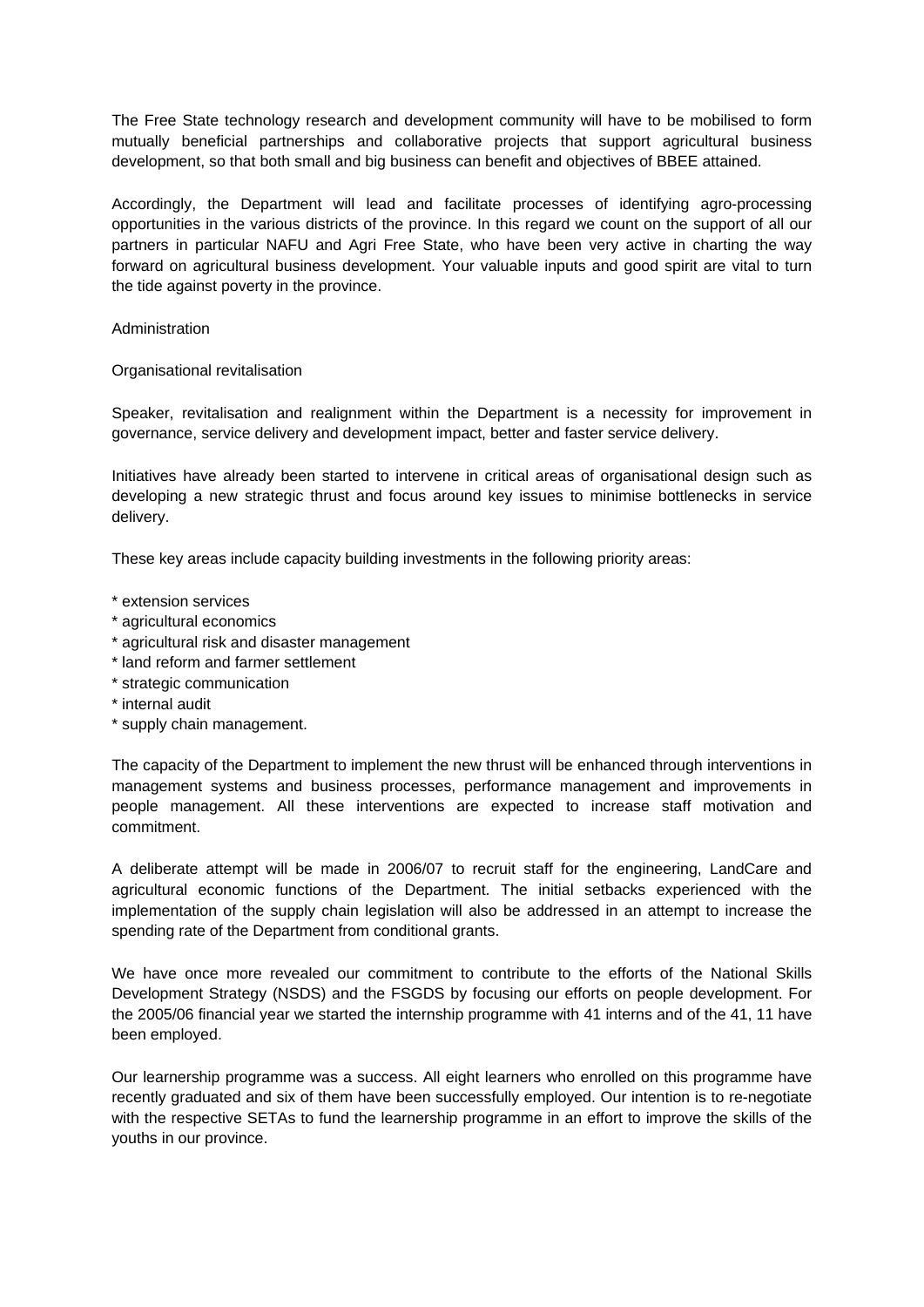In line with people development as outlined in the GDS, the Department in partnership with the Department of Education has managed to establish an Adult ABET Centre at our Head Office, in addition to the Adult Basic Education and Training (ABET) centre at Glen. This year we have enrolled a total of 113 learners.

Speaker, the Department made a commitment last year to focus on the well being of the employees who in actual fairness are the machinery of the State for ensuring that service delivery takes place. I am pleased to highlight to this House that the Department has indeed with the limited resources at its disposal, achieved a lot in that regard. In compliance with the Occupational Health Safety Act, the Department was also successful in undertaking periodic examinations on 99 lower-level employees who are working in hazardous areas of the department.

Speaker, a National Co-ordination Job Evaluation Forum (NCJEF) has been established for the line function positions and the remuneration levels of seven posts classes determined and approved in an effort to standardise the salary levels within the sector and curb the brain drain to other provinces. This will enhance the Department's retainment strategies on scarce skills.

The Department has made strides in the development of service standards in pursuit to improve service delivery.

Community Projects Fund Support Programme (CPF-SP)

The overall objective of the CPFSP programme is "to improve and enhance the living conditions of the low income households in the rural and the peri-urban communities of the Free State".

To achieve this overall objective, the strategy used by the Department has been to approve large numbers of viable and sustainable agricultural projects which would provide sustainable income to the targeted groups consisting of poor households, the unemployed, low income earners and subsistence farmers. The targeted groups would eventually have complete ownership of these projects. Since the inception of the programme the number of beneficiaries' trained and involved in 194 projects amounts to 2 764 people.

The Project Management Unit (PMU) is also facing the imminent closure of the programme as the contract with the European Union (EU) expires early in 2007. As a result the PMU will only be focusing on projects that are under implementation and will not consider any new project applications in future. Notwithstanding the closure of the unit, the Department will continue to render support and aftercare to the established projects.

The investment capital of the Community Projects Fund Support Programme (CPFSP) has over the past four years been funded from rollover funds after the Department had been contributing to the capitalisation of the programme since 1998/99 financial year. These funds are now depleted and the programme will be concluded in the latter part of 2006/07.

The PMU has with the assistance of National Treasury drawn up a structured closure plan which will involve the following activities:

- \* completion of projects under implementation phase
- \* ensuring that outstanding suppliers/service providers' accounts are settled

\* verification of assets in collapsed projects and moving them to identified projects under implementation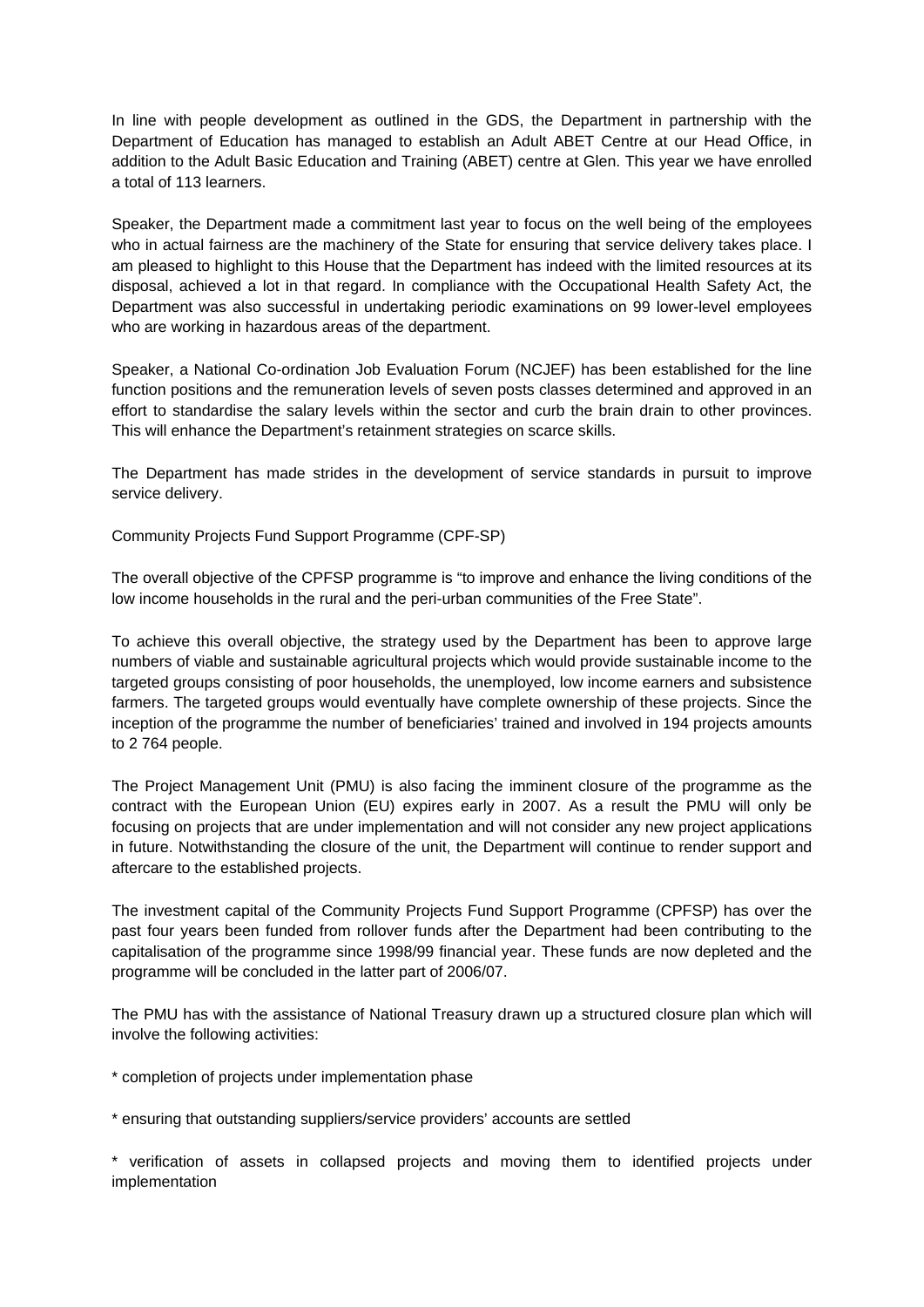\* alienation of projects by giving beneficiaries full ownership of the completed projects.

MTEF allocation

Speaker, I now want to deal with the expenditure proposals per our standardised budget programme. The MEC for Treasury allocated an amount of R223,557 million to agriculture in 2006/07 which represents a decrease of 0,89 percent compared to the voted funds for 2005/06.

It is envisaged that this allocation will further grow with 10,1 percent in the second year and 6,9 percent to an amount of R263,323 million in the outer MTEF year.

Speaker, in terms of the economic classification of expenditure the allocation of R223,557 million will provide for:

\* 65 percent (which amounts to R145,107 million) of total expenditure for compensation of employees

\* 24 percent (which amounts to R53,264 million) of total expenditure for goods and services

\* 0,9 percent (which translate to R2,071 million) of total expenditure for transfers and subsidies

\* 10,1 percent (which is R23,115 million) of total expenditure for payments for capital assets.

Programme one: Administration

Speaker,

Programme one (administration) receives an allocation of R71,559 million which amounts to 32 percent of the total budget of the Department.

Administration is structured to manage and formulate policy directives and priorities and to ensure that there are appropriate support services to all other programmes with regard to finance, personnel, information, communication and procurement. The programme comprises of the offices of the Executive Authority, Senior Management including Internal Audit, Communication, Legal Services, Monitoring and Evaluation and multi disciplinary managers. Three other supportive sub-programmes, viz Corporate Services, Financial Management and the Community Projects Fund Support Programme also form part of the programme.

The budget assigned to this programme is disproportionate to its direct contribution to the core services of the Department, as a result of it hosting a number of centralised internal administrative and financial functions on behalf of the whole Department. Supernumerary staff, interns and all gratuities are also paid from this Programme.

Programme two: Sustainable resource management

This programme will be allocated seven percent (R15,988 million) of the total budget. This budget programme is structured to provide agricultural support services to farmers in order to ensure that there is sustainable management of agricultural resources. The key services to be performed are those in respect of agricultural engineering, soil conservation and LandCare.

Speaker, in the new financial year we will see the implementation of bulk water supply from the Gariep River to farmers through the 3 000 hectare Water Rights Project.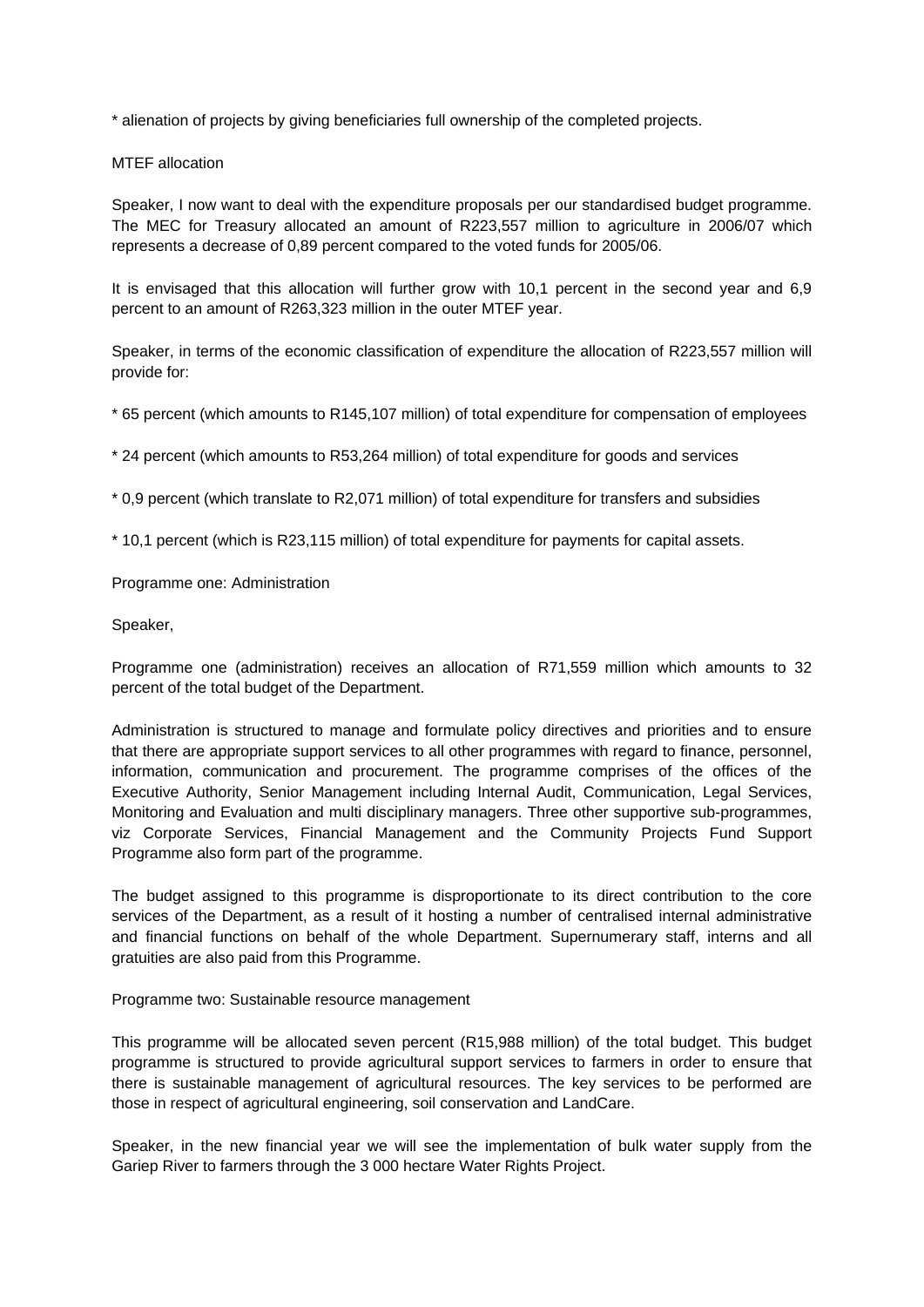Programme three: Farmer support and development

The budget of the current financial year allocates R77,328 million for the farmer support and development programme. This allocation constitutes 35 percent of the total expenditure of the Department.

Speaker, this allocation will help the Department to ensure support for emerging farmers with mechanisation and agricultural inputs in the form of implements, tractors, fertilisers, livestock and animal vaccine.

In order to achieve growth and development in the province, we will continue to provide farmers with infrastructure for agricultural development. This will include sheds, animal handling facilities, water reticulation structures, etc. The Department will also continue to support farmers with production inputs such as fertilisers, seeds, diesel, livestock, etc.

Programme four: Veterinary services

About 11 percent of total expenditure which amounts to R25,153 million will be directed towards this programme. This allocation will be used to facilitate and provide veterinary services such as disease control, veterinary public health and veterinary laboratory services in the province.

Programme five: Technology research and development

This programme will account for nine percent of the total budget of the Department in 2006/07, with a proposed expenditure at R19,935 million.

The Department will ensure that technology research and development is implemented to support farmers with the latest technology in agriculture. The Glen Agricultural Institute will partner with all research institutions to ensure the implementation of a co-ordinated research and development strategy in the province.

#### Programme six: Agricultural economics

This budget allocates over one percent R2,629 million for 2006/07 financial year. The long-standing shortage of staff in agricultural economics has been addressed adequately to deal with the increasing demand for professional services. Access to markets is crucial for any farming enterprise to reach fruition this includes the identification and dissemination of information on marketing opportunities for value adding and to provide farm economics support to other programmes and clients.

Speaker, the Department will facilitate the growth of the bio-fuels industry, targeting job creation though Accelerated and Shared Growth Initiative for South Africa (AsgiSA) and ensure the finalisation of a bio-fuel strategy and business plan. We will also ensure the finalisation of the Integrated Agricultural Development Plan (IADP) in the new financial year. This plan will amongst other things assist the Department to oversee the conducting of agricultural marketing research to promote and support access to markets.

We will intensify assistance to Qualifying Small Enterprises (QSEs) previously known as SMMEs and operationalise the sector BEE Charter, codes and structures. We will finalise and implement a strategy for financial and non-financial support to co-operatives and enterprises.

Programme seven: Structured agricultural training